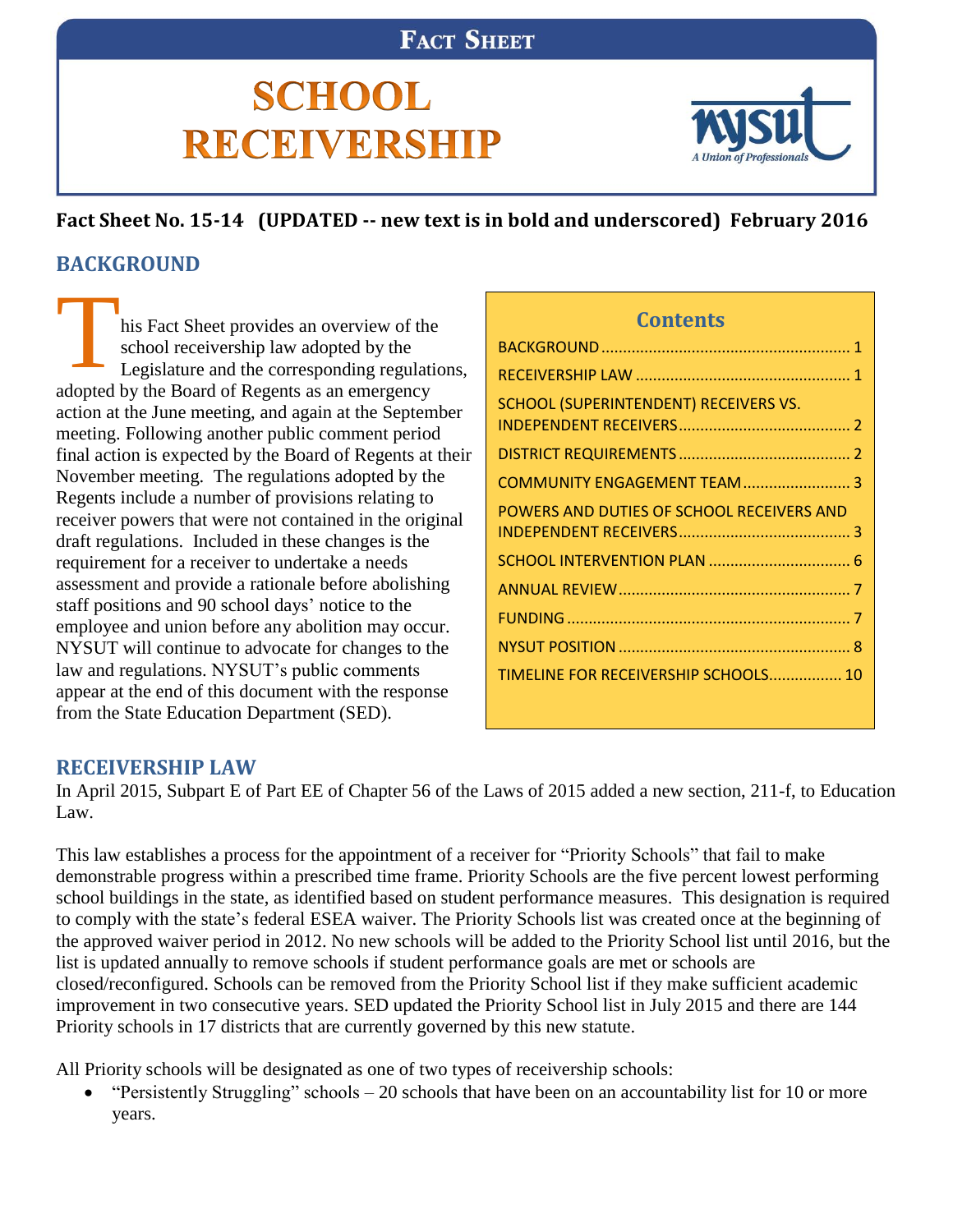- "Struggling" schools 124 schools that have been Priority Schools for three years.
- <span id="page-1-0"></span>A new list will be produced by SED in February 2016 based on Spring 2015 test results.

## **SCHOOL (SUPERINTENDENT) RECEIVERS VS. INDEPENDENT RECEIVERS**

The statute provides for the appointment of a receiver who is vested with the authority to manage and operate all aspects of a school under receivership based on an intervention plan. It is the particular school, not the entire district that is placed into receivership. Superintendents in districts with receivership schools will become "school receivers" beginning with the 2015-16 school year. School receivers are vested with the powers of independent receivers with some important differences. School receivers are not required to create or implement a school intervention plan or to convert a school to a community school, though they may. School receivers cannot supersede decisions of the Board of Education (BOE) related to his/her employment.

The Regents instructed SED to require the intervention plan include research-based components such as strategies to provide professional development and other supports to the staff that will increase staff capacity to sustain components of the plan after the period of the school receivership has ended. The Regents also added a provision that the commissioner conduct an evaluation of the school receivership program.

## <span id="page-1-1"></span>**DISTRICT REQUIREMENTS**

Once designated as a school under receivership, the district is required to take steps to notify parents and the community and to establish a Community Engagement Team (CET) for each school designated for receivership to make recommendations for improvement.

- The district is required to conduct at least one public meeting within 30 days, and at least once annually as long as the school is designated.
- The CET must be formed no later than 20 business days after the school is identified.
- The superintendent or receiver must submit a local stakeholder consultation plan, to inform the development of the school intervention plan, to the commissioner for approval.
- Intervention plans must be approved by the commissioner and will be limited to no more than three years.
- Before the superintendents can become vested with the powers of a receiver, the commissioner must approve a school intervention plan, or a comprehensive education plan, or transformation model as required by the current NYS ESEA waiver for all Priority Schools in the district. Schools that had an existing plan were able to receive preliminary approval.
- The district must submit quarterly reports to the commissioner. These must be available to the public.

A receivership school must make "demonstrable improvement" to avoid the appointment of an independent receiver. The commissioner is required to inform districts of the annual progress targets by September 1, 2015 (and by September  $1<sup>st</sup>$  of each school year in which a school is under receivership) that must be met in order for a school to make demonstrable improvement.

- In "Persistently Struggling" schools that improvement must come in one year.
- In "Struggling" schools that improvement must occur in two years.
- Schools identified after the 2016-17 school year are immediately eligible for receivership.

At the end of the period under a school receiver, the commissioner must decide:

- Whether to remove the school from the list of receivership schools;
- To continue to operate the school under the superintendent school receiver; or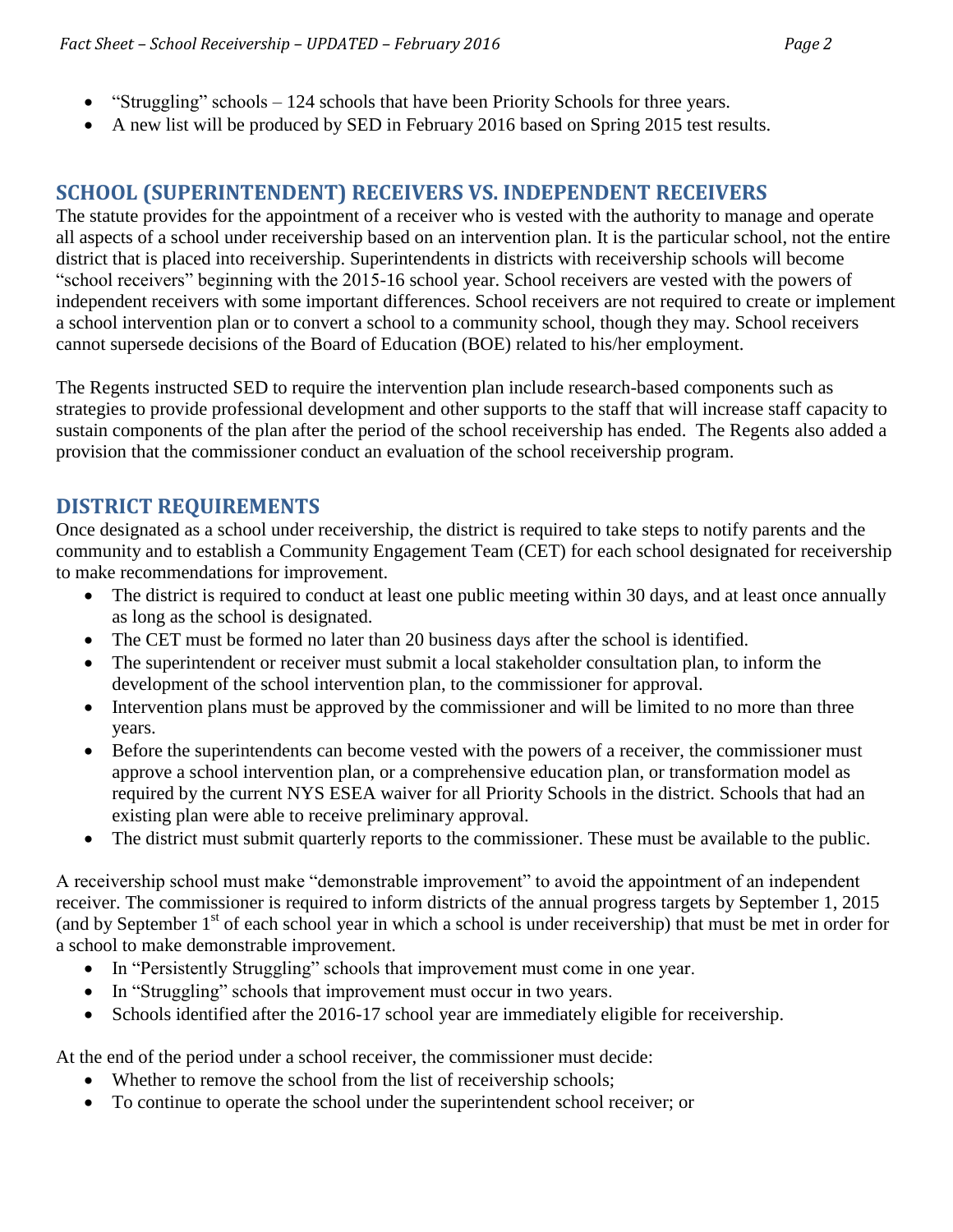- 
- Place the school under an independent receiver. The independent receiver must be appointed by the District within 60 calendar days of the commissioner's determination. This period is shortened to 45 calendar days if for some reason SED revokes approval for a previously approved plan or model.

## <span id="page-2-0"></span>**COMMUNITY ENGAGEMENT TEAM**

The district must establish a CET to solicit input and develop recommendations for the intervention plan and to provide periodic feedback as the plan is implemented. The district must produce a community engagement plan, which details: how members of the CET are selected, how changes to the membership will be addressed, the manner and extent of the involvement of all parties, how meetings will be conducted, how recommendations will be made, and how the CET will coordinate with other shared-decision making/school-based management teams. This must be submitted to the commissioner for approval before the school improvement plan receives final approval.

Members must be stakeholders with direct ties to the school and must include at a minimum: the principal, parents or persons in parental relationships to students, teachers and other staff, and students (optional for schools that serve students below grade 7 and required for schools that serve students in grade 7 or above). The selection process for the membership must be done via the shared decision-making process, which provides that the collective bargaining unit will select the teachers on the CET. The CET cannot be the same membership of any existing team/school-based management team, though there may be overlap between these various groups. The members may change at any time but the representation of the different stakeholder groups must remain intact. The CET is expected to solicit input from the community through various methods such as public hearings, meetings, and surveys. All recommendations must be addressed in the intervention plan, including a description of how they were incorporated or why they were not.

## <span id="page-2-1"></span>**POWERS AND DUTIES OF SCHOOL RECEIVERS AND INDEPENDENT RECEIVERS**

Receivers are an ex-officio member of the BOE, vested with the authority to supersede any decision, policy or regulation of the BOE related to the school's intervention plan. Receivers are given considerable autonomy to make changes to the receivership school. Receivers may in the receivership schools:

- Make curriculum changes;
- Replace teachers and administrators;
- Increase salaries of teachers and administrators;
- Improve hiring, induction, evaluation, professional development and organizational structure;
- Reallocate the uses of the school budget;
- Expand the school day and/or year;
- In a school that offers first grade, add pre-kindergarten and full-day kindergarten;
- Order conversion to a charter school. This conversion would still require parental approval.
- Require the collective bargaining unit negotiate a "receivership agreement" that modifies specific elements of the collective bargaining agreement for staff in the receivership school.
- Convert the school to a Community School. An independent receiver must convert a receiver school into a community school. A school (superintendent) receiver has the option to do so.

#### Abolishing Positions

A receiver has the authority to abolish the positions of all teaching and administrative staff assigned to the school and require staff to reapply for their positions. The receiver may abolish all positions, but also may select specific positions for abolishment. However, there are procedures the receiver must follow and there must be a justification for abolishment of any positions.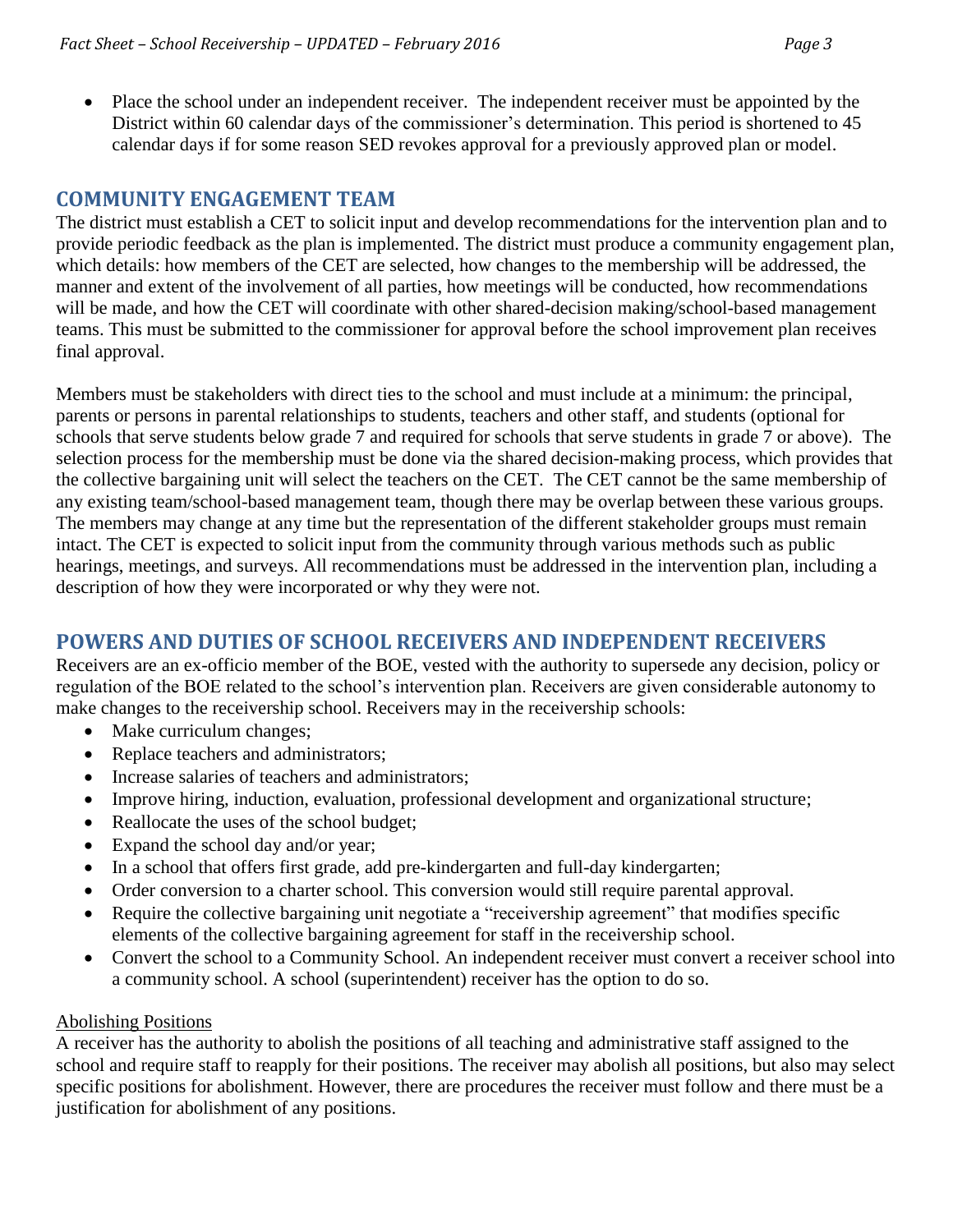- The receiver must first conduct a comprehensive needs analysis, which must include: an analysis of the professional development provided to the staff during the preceding two school years and an analysis of how the planned abolition will result in improved student performance.
- Affected staff and their collective bargaining representatives, the superintendent (if not the receiver) and the BOE, must be given 90 school days' notice of the specific positions to be abolished, the timeline, rehiring process and the results and analysis of the needs assessment that is the basis for the decision, the expected impact and a description of the efforts that will be made to minimize disruption to the educational program.
- A notified party will have 14 **school** days to submit a request in writing to the receiver for reconsideration.
- The receiver will inform the BOE of their final determination within 30 **school** days.
- All correspondence will be provided to the commissioner.
- No further abolition of positions will occur without prior approval of the commissioner once this process has been undertaken in a receivership school.

#### Rehiring Process

The receiver is required to form a staffing committee to determine if staff who chose to re-apply are qualified. The committee must be comprised of the receiver, two members appointed by the receiver and two members appointed by the collective bargaining unit.

- Any teacher with two ineffective ratings is not qualified to be re-hired. The law does not specify that these need to be consecutive years.
- At least 50 percent of abolished positions must be filled with the most senior, qualified, staff from the receiver school.
- Teachers and staff not re-hired at the receiver school do not have "bumping" rights in the district that they would otherwise have pursuant to current regulations (they may have other rights under the collective bargaining agreement).
- Teachers and staff not re-hired at the receiver school are placed on a Preferred Eligibility List (PEL). The PEL rights and benefits are consistent with existing PEL statutory requirements.

#### Receivership Agreement

The receiver may ask teachers and administrators collective bargaining units to negotiate a new bargaining agreement specific to the receivership school during the period of receivership. The scope of bargaining includes these subjects:

- Length of day;
- Length of year;
- Professional development for teachers and administrators;
- Class size:
- Changes in program, assignments and teaching conditions, and
- The agreement must provide for a proportionate increase in compensation where the day or year is extended.

**The regulations require that the receiver make a written request to the union to negotiate a receivership agreement and that bargaining over that receivership agreement be completed within 30 calendar days of that request. This period for bargaining may be extended by joint agreement of the union and the receiver. The new agreement must then be ratified by unit members in the affected school(s) within 10 business days. If an agreement is not reached, or not approved by the unit, then ultimately the commissioner is empowered by the law to impose changes to the collective bargaining agreement in affected schools. In persistently struggling schools, if an agreement is not reached, the parties shall**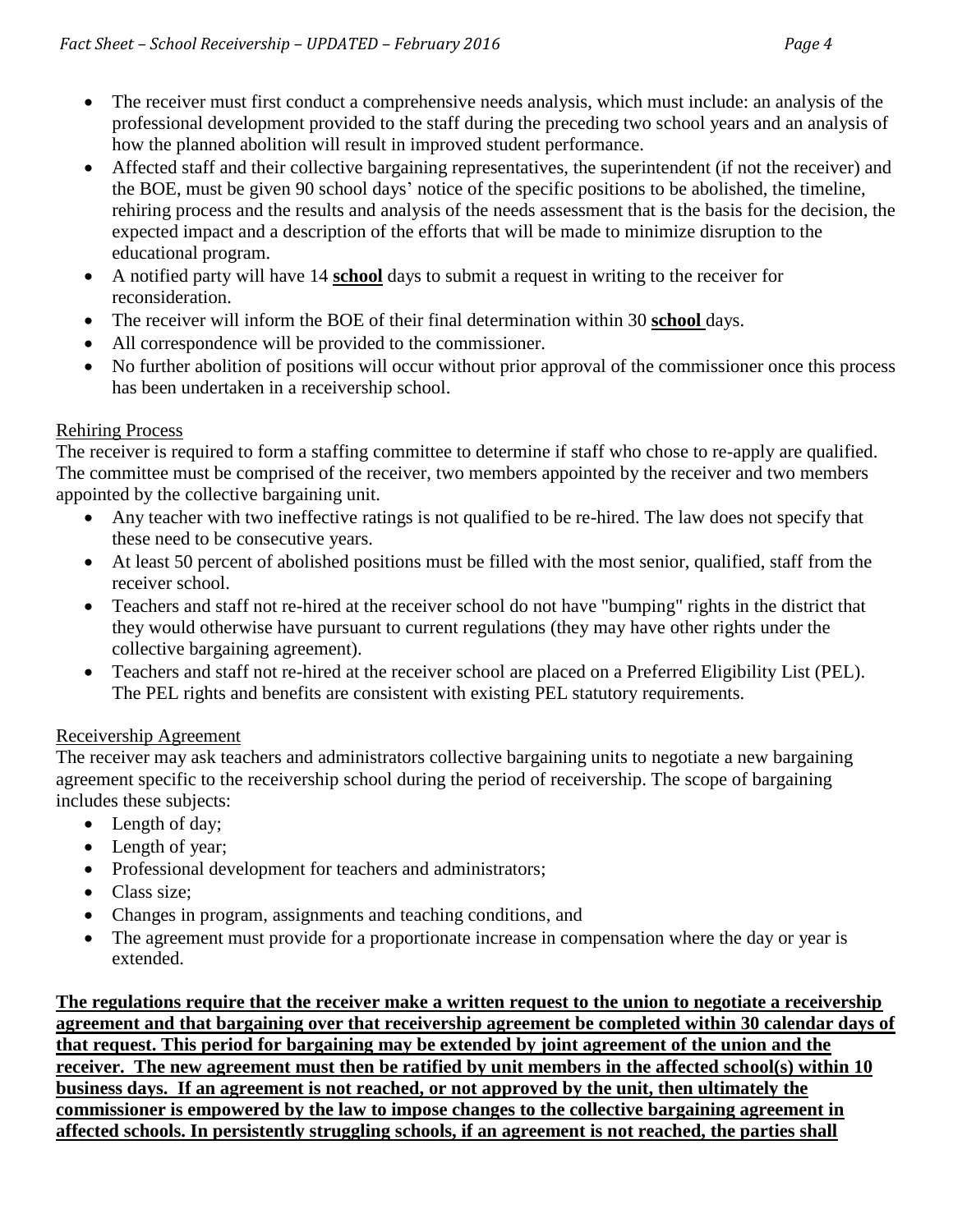**submit any remaining unresolved issues to the commissioner who shall within five days; "in accordance with standard collective bargaining principles" resolve such issues. In schools designated as struggling, the process is slightly different. A conciliator will be selected to help resolve any outstanding issues, but if these are not resolved, the commissioner is given final authority to impose changes to the collective bargaining agreement in the respective school(s).**

#### Appointment and Qualifications of Independent Receivers

If the commissioner determines that a receivership school has not made "demonstrable improvement" and orders the appointment of an independent receiver, the district appoints the independent receiver with the approval of the commissioner. The initial term for an independent receiver shall not exceed three years. The employment contract is with the commissioner, not the district. An independent receiver may be a non-profit, another school district or an individual with experience in improving school performance. SED will maintain a list of approved independent receivers; but districts may submit their own choice for approval. Districts may have more than one receiver in districts with multiple schools under receivership.

Qualifications for independent receivers include a proven track record of at least five years of successful experience in improving academic performance in low performing schools and/or raising achievement of high needs students in moderate to high performing schools; successful experience with at risk student populations; a demonstrated record of success forming collaborative relationships with school stakeholders, including teachers and their unions; ability to convert a school to a community school; if another school, be in good standing under the accountability system; if a non-profit, the individual designated to oversee the implementation must have NYS certification as a school district administrator or equivalent. A district submitting an independent receiver that is not on the list must submit their request within 40 days. Failure to meet the department's deadlines or qualifications will result in a direct appointment by the commissioner.

It remains unclear how independent receivers will be compensated. According to the law, either the commissioner will pay the receivers from a state appropriation for such purpose (and no such appropriations have been made yet) or, as determined by the commissioner, the school district will pay the receiver, but only if there is an open administrative staffing line available for the receiver and the receiver will be taking on the responsibilities of such open line. Neither the law nor the regulations address the amount of compensation or benefits for the receiver, other than to specify that the receiver is entitled to defense and indemnification by the school district.

#### Receiver's Power to Supersede

Receivers (both school and independent) have the authority to supersede decisions, policies and district regulations that the receiver believes conflict with the approved plan for turning around the school. The receiver also has the authority to override employment decisions, such as new appointments, transfers and tenure decisions. There are some limitations to this authority. Receivers cannot override building usage plans, colocations of other programs, or transportation of students that may impact other schools in the district. There are procedures the receiver must use to exercise this authority. All correspondence related to supersession must be provided to the commissioner.

Policy and regulations

- A written request must be given to the BOE, superintendent, and school principal not less than 10 business days prior to the effective date of the change. This must specify the reason, the specific policy/regulation that will replace what will be superseded, and the timeframe it will cover.
- The notified parties must have at least five business days to respond in writing.
- At any time subsequent to the supersession, the notified parties may request the receiver not to implement the change. The receiver will have 15 business days to respond with a decision and rationale. Employment decisions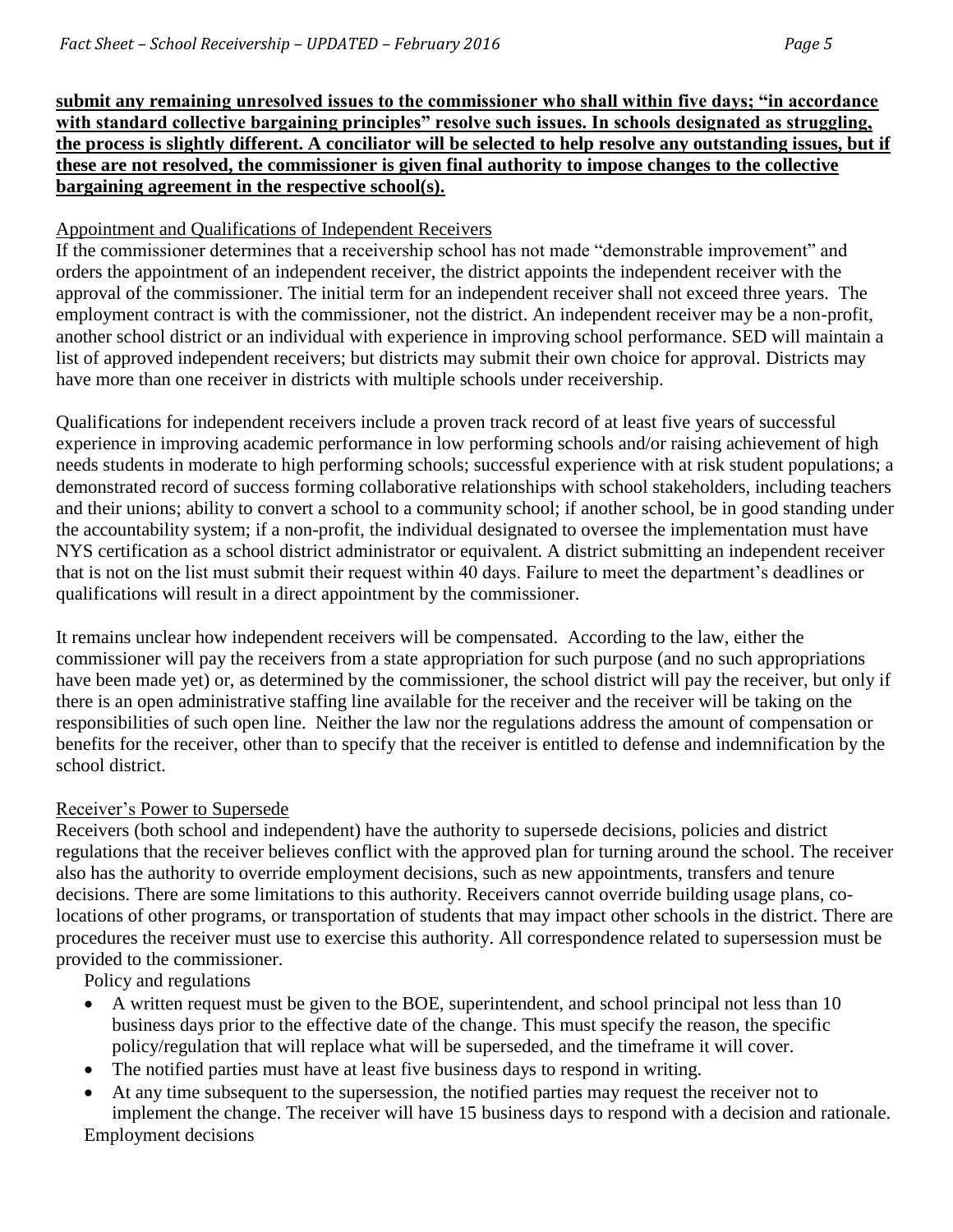The BOE must provide the receiver notice of employment decisions within 10 business days of the action taken. The receiver must notify the BOE, the superintendent, impacted staff and the collective bargaining representative within 10 business days if he/she wants to modify or dispute the action. The receiver must explain the reasons for the modification, and justify how the modification will not unduly impact other schools. The BOE can accept the modification or return it to the receiver within 10 school days for reconsideration. Ultimately, the receiver can withdraw the modification, revise it or overturn the decision by resubmitting the modification.

#### Review of School Budgets

The receiver has the authority to review the district budget at least 30 business days prior to the public budget vote, or five days prior to the date that a superintendent in a Big 5 city school district presents the budget to the school board. The information provided must include all funds and resources that the receiver has available to manage and operate the school and services and resources that the district will provide. The receiver has five business days to respond with any modifications that must be made to implement the approved plan. However, the receiver cannot ask for a modification that would increase the tax levy beyond the tax cap. The BOE can accept the changes, or return it to the receiver for reconsideration. The receiver can withdraw, revise or overturn the BOE by resubmitting the modification.

#### <span id="page-5-0"></span>**SCHOOL INTERVENTION PLAN**

The school intervention plan must be based upon a recent comprehensive school and community needs assessment. The intent of the plan is to move the school to a community school. A school receiver is not required to pursue a community school but an independent receiver must do so. The plan must include research-based components to ensure continued improvement in student achievement after the period of the school receivership has ended. A superintendent school receiver will not be vested with the powers of a receiver without an approved plan. An independent receiver must issue a final school intervention plan, approved by the commissioner, within six months of his/her appointment.

In creating and implementing the school intervention plan, both short term strategies to improve student learning should be addressed, as well as a three-year strategy for establishing a sustainable Community School. The SED defines Community Schools as a school that partners with one or more agencies with an integrated focus on academics and the fostering of a supportive learning environment that links a range of school-based and community programs and services. In developing the plan, the receiver must consult with all school-based stakeholders (not just CET members); state and local agencies, community based organizations, career and technical education providers, higher education, workforce development agencies, the local business community, prekindergarten programs, and include recommendations from the CET.

The district must appoint a full-time person responsible for coordinating the implementation of the conversion to a community school. At least three community school program elements must be implemented in the first year of program implementation. There must be a plan for evaluating/reviewing program implementation and progress.

Areas the plan must address include:

- Provisions to maximize rapid academic achievement and reduce achievement gaps;
- The tenets of the Diagnostic Tool For School and District Effectiveness (DTSDE);
- Student outcome data including: student achievement/growth data based on state assessments, other measures of student achievement, student promotion and graduation rates, student attendance, long-term and short-term suspension rates.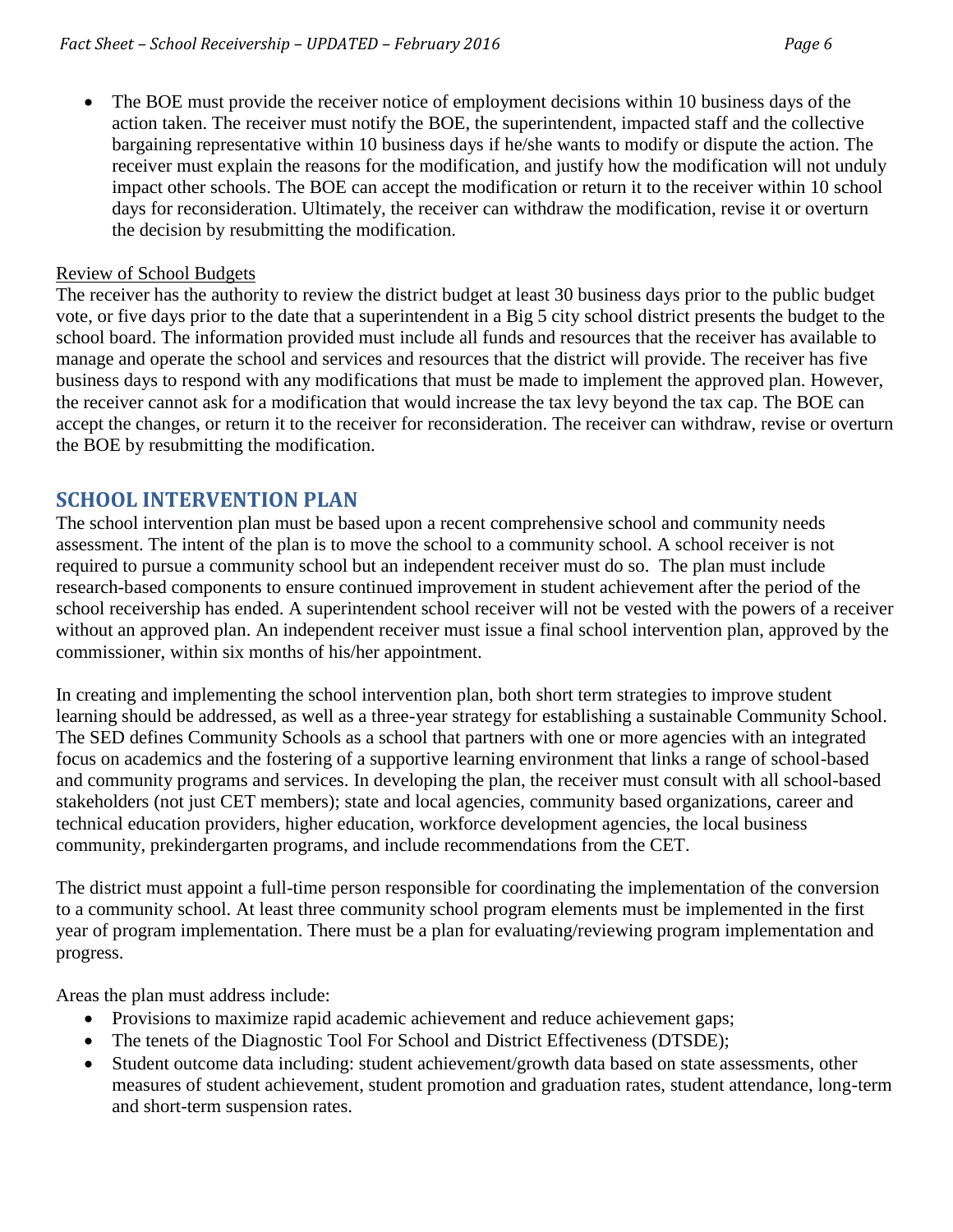- Strategies to address the social, health and mental health needs of students and families, such as through development of collaborative partnerships with the local school community that are designed to develop and sustain the capacity of the local school community;
- As applicable, access to early childhood education and/or access to career and technical education and workforce development;
- Providing a safe and secure learning environment, including strategies to address school climate and positive behavior support, such as mentoring and other youth development programs, these may be measured through climate surveys;
- The budget for the intervention plan, including a grant application strategy, a plan for sustainability and assurances that any grants received will not be used to supplant district funding for existing programs;
- Strategies to provide professional development and other supports to the staff of the school to ensure that they have the capacity to successfully implement the plan;
- Expanded learning opportunities (afterschool, summer, STEM and mentoring and other youth development);
- Measureable annual goals must include: student attendance, student discipline, school safety, student promotion and graduation rates, dropout rates, academic achievement and growth, progress of subgroups, college and career readiness (including elementary and middle schools), parent and family engagement, building a culture of academic success for students, and a culture of student support among faculty and staff, and if applicable, use of developmentally appropriate assessments from prekindergarten through third grade. Additional locally-selected measures may be submitted to the commissioner for approval.

#### <span id="page-6-0"></span>**ANNUAL REVIEW**

The commissioner will provide the district with annual goals by September  $1<sup>st</sup>$  for each school year that a school in under receivership, that must be met for the school to make demonstrable improvement. These goals will take into consideration the number of years a school has been identified as struggling or persistently struggling and the degree to which the school receiver (if applicable) has utilized the powers of a receiver to implement the school's approved plan.

The commissioner will review the schools progress annually. The process will include consulting the school staff, the CET and the receiver. A written evaluation will be provided to the superintendent and the BOE by no later than September 1<sup>st</sup> each year. If the commissioner determines that the school has met the annual goals, the implementation of the approved plan will continue. If it has not, modifications may be required.

School intervention plans in schools with an independent receiver, are approved for a three year period. Once that period expires, the commissioner will conduct an evaluation to determine whether the intervention plan with the independent receiver should be renewed for up to three years, terminate the contract with the independent receiver and appoint a new one, or remove the school from receivership.

#### <span id="page-6-1"></span>**FUNDING**

"Persistently Struggling" schools are eligible for grants, which will be allocated from a \$75 million appropriation to assist in their improvement efforts. "Struggling" schools are not eligible for these funds pursuant to the appropriation language. The grant amount for each persistently struggling school has not yet been determined by SED. However, SED has indicated that the grants will likely be spread out over two years.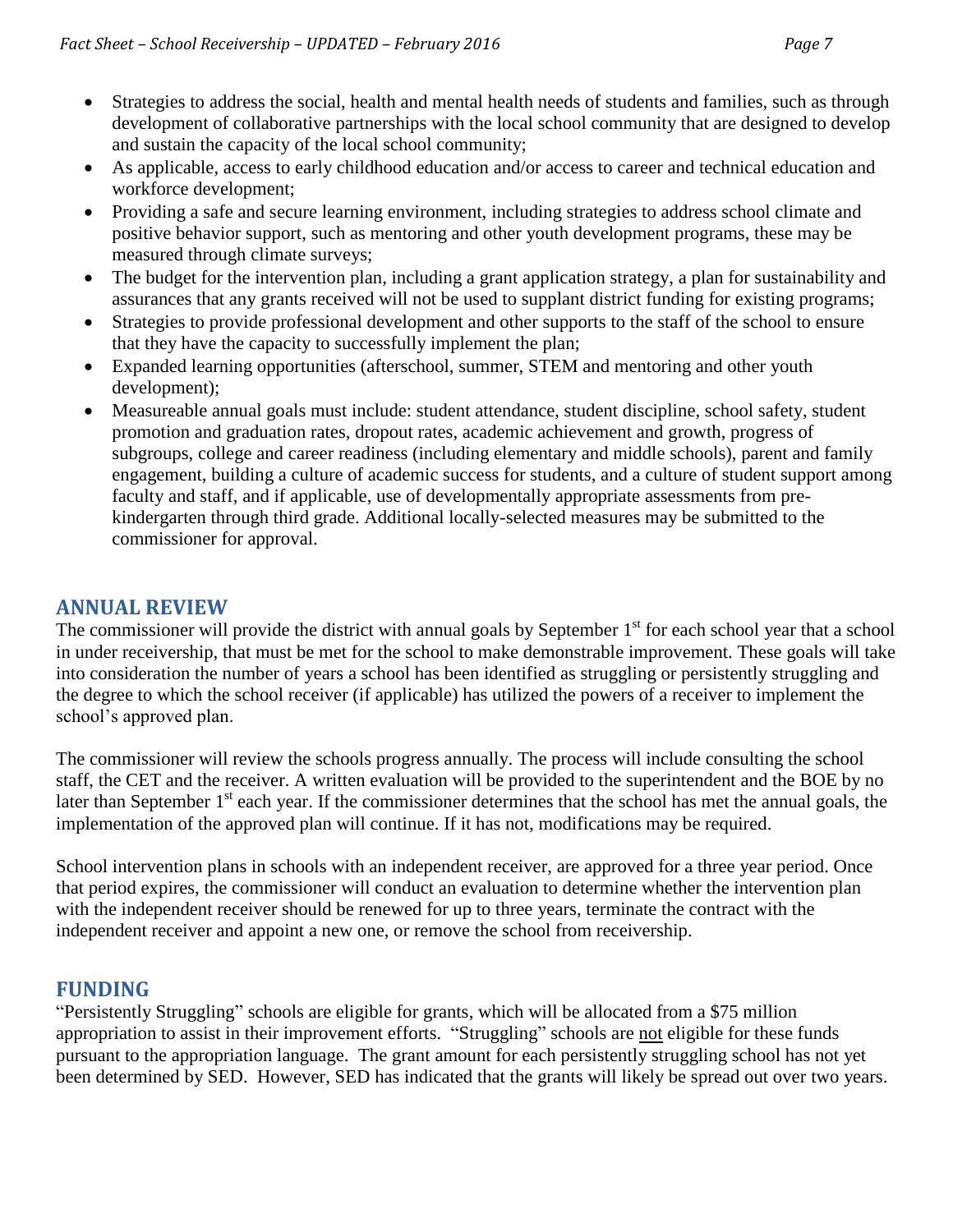## <span id="page-7-0"></span>**NYSUT POSITION**

NYSUT submitted comments on the emergency regulations during the public period. SED did not accept our recommendations; they believe that there is flexibility within the Regulations that address most of our concerns. NYSUT will continue to advocate for changes to the law through the legislature and will hold SED to their word when issues arise. NYSUT's comments and SED's response follow.

#### **Issue: Define Demonstrable Improvement**

The draft regulations contain a provision requiring the commissioner to inform districts of the annual progress targets that must be met in order to make demonstrable improvement. However, there is no defined methodology for determining those targets.

- SED regulations should allow each school building to determine what demonstrable improvement comprises in their locally developed improvement plan. Each building should set its own annual goals, which may be different for each year of the plan, and submitted them for approval by the commissioner. In addition to academic goals, these should include measures of teaching and learning conditions, such as: student attendance; student discipline; student safety; parent and family engagement; building a culture of academic success among students; building a culture of student support and success among faculty and staff. All of these measures should be taken into account when determining demonstrable improvement.
- Districts should also be required to ensure the provision of resources and services detailed in the improvement plan. The failure of the district to properly carry out the plan should not be held against the receivership school in the SED evaluation of performance.

*SED's position is that there is enough flexibility in the methodology for schools to submit locally developed metrics related to conditions of learning and that requirement for periodic checks will ensure that the school interventions are adequately funded.*

#### **Issue: Abolishment of Positions**

The statue provides that it is possible for the receiver to abolish all of the positions and rehire at least half of the staff.

- SED draft regulations (Part  $110.19(g)(4)$ ) provide that the superintendent acting as school receiver may abolish all positions but does not specify that at least 50 percent must be rehired. This should be clearly stated in the regulations.
- SED regulations should make it clear that the release of staff may only happen once and cannot occur multiple times in one building. Current regulations allow the receiver to undertake this process once and again at a later date with prior approval from the commissioner. This approach undercuts the upper limit of 50 percent staff removal that the law specifically put in place and would appear to be contrary to the intent of the statute.

*SED disagrees that it is necessary reaffirm what is in statute. They also rejected our recommendation that restaffing should only happen once, as they want an independent receiver to have that opportunity but believe that by requiring a needs assessment and permission from SED it will not to be abused.*

#### **Issue: Shared staff between buildings**

School buildings regularly share staff for a variety of purposes. The regulations do not address what impact the staffing changes that a receiver can undertake will have on shared staff. The regulations should make clear that that teacher's employment with the district continues and that the affected teacher retains their seniority rights since they are employed by other buildings in the district that are not impacted by Section 211-f of the Education Law.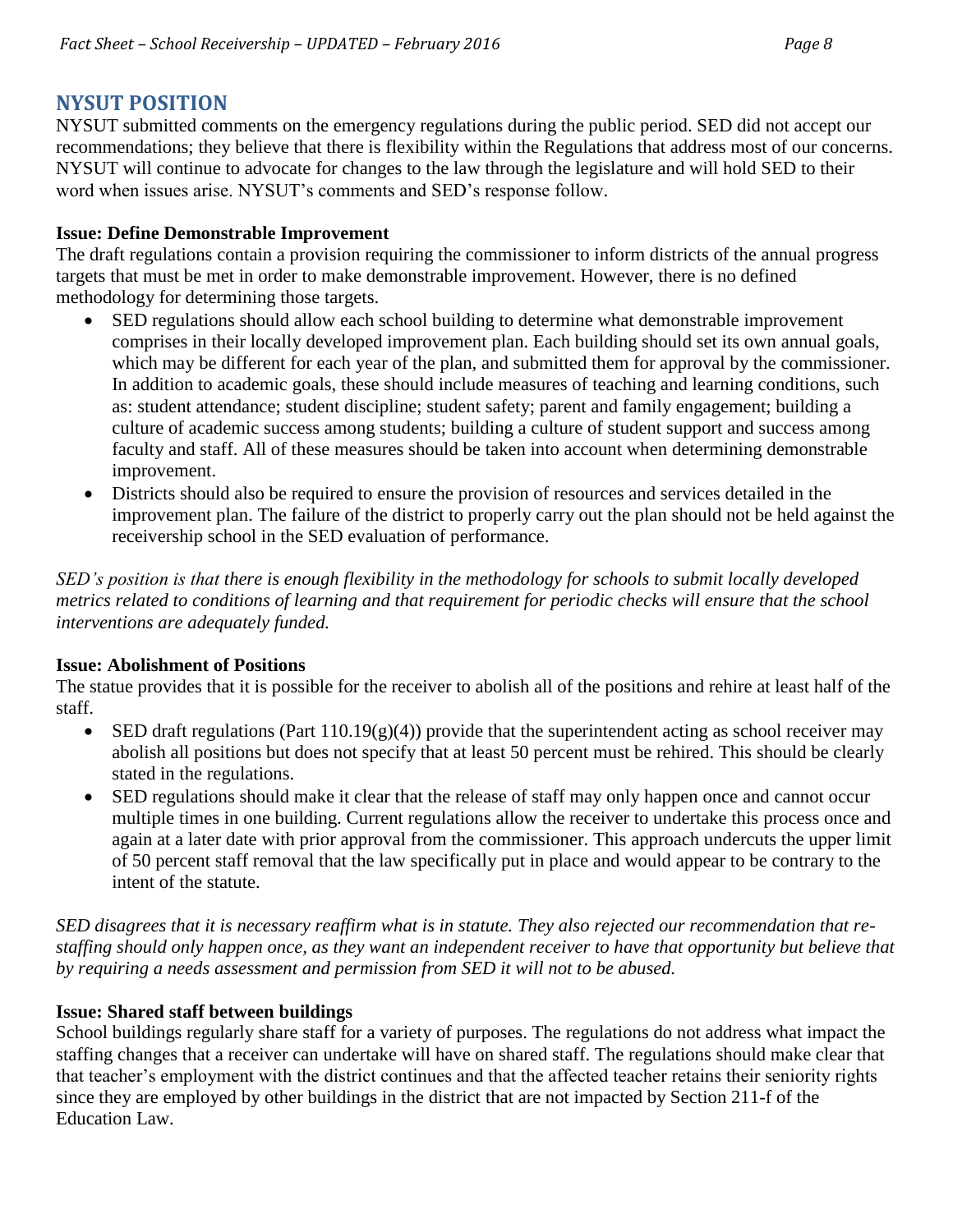*SED has issued a FAQ that covers this and thought covering it through Regulation would be complicated because every school has unique situations.*

#### **Issue: Schools which are removed from the Priority School list**

A new Priority School list will be released in **February** 2016 to comply with New York state's pending ESEA waiver. It is expected that a number of schools will have met their 2014-15 goals and come off the list at that point. The draft regulations do not address what happens if a staff person is not rehired for their position under the school receiver powers in the 2015-16 school year before this new list is released and the respective school building is removed from the Priority School list. The SED regulations should specify that these teachers regain their seniority rights since their school building is no longer covered by Section 211-f of the Education Law.

*SED claims that because the statute is silent regarding seniority rights of teachers not rehired as part of restaffing, attempting to address seniority issues would require new legislation.*

#### **Issue: Qualifications for Independent Receivers**

Independent receivers are required to convert a receivership school into a community school pursuant to the receivership statute and regulations. SED should ensure that all independent receivers have experience and knowledge on the development and management of a community school before they are approved receivers.

*SED asserts that the qualifications they have identified, including proven experience to convert a school to a community school, are comprehensive and cover our concerns.* 

#### **Issue: Professional Development**

High quality professional development is key to improving low performing schools. All school improvement plans should be required to include professional development plans. These plans should be required to ensure that the professional development provided in these schools is job embedded and that educators are provided comprehensive, coordinated, on-going support throughout the school year. These sustained, intensive, differentiated, and classroom-focused professional development plans must have a positive and lasting impact on classroom instruction.

*SED contends that the intervention plans ensure that professional development is job-imbedded, comprehensive, coordinated and on-going.*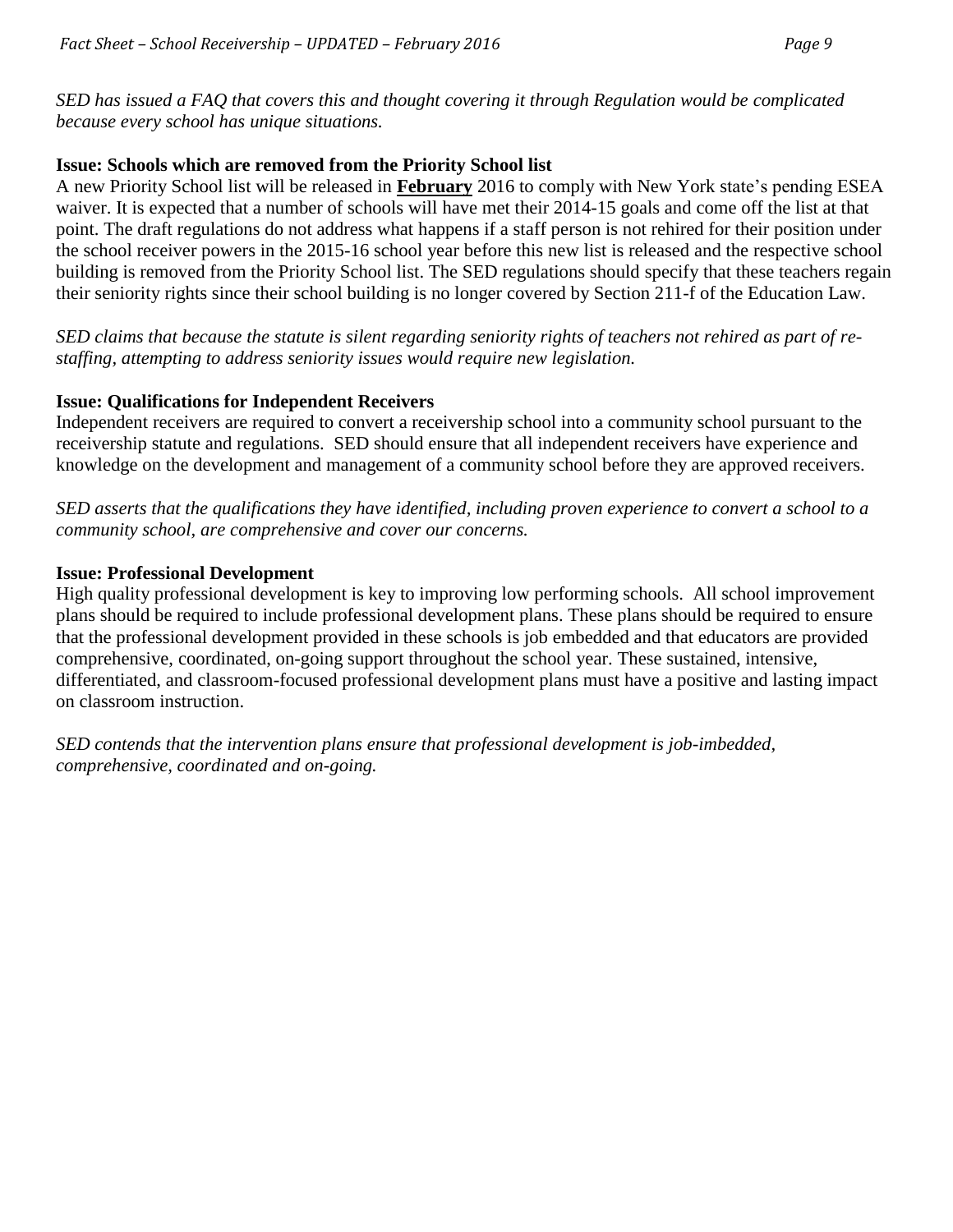## **TIMELINE FOR RECEIVERSHIP SCHOOLS**

<span id="page-9-0"></span>

| <b>Early July</b>               | SED formally designated "struggling" and "persistently struggling" schools.                                                                                                                                                                                                                                                                                                  |
|---------------------------------|------------------------------------------------------------------------------------------------------------------------------------------------------------------------------------------------------------------------------------------------------------------------------------------------------------------------------------------------------------------------------|
| July 31st                       | Improvement plans due.<br>However, extensions were allowed and most districts took advantage of this<br>option. Districts now have 60 days from the date of SED's provisional approval of<br>the improvement plan, or until 9/30, whichever is later, to provide evidence that<br>the Community Engagement Team (CET) has reviewed the plan and provided<br>recommendations. |
| <b>Late July / Early August</b> | Within 30 calendar days of the designation, districts were required to hold a<br>public hearing for the purpose of discussion the performance of the school and<br>receivership process. Parents of students who attend the affected school must be<br>provided a written notice within 20 calendar days after designation and within ten<br>days of the public hearing.     |
|                                 | Within 30 calendar days of the designation a written notice must be given to<br>parents of children who attend the school of the designation and the reasons why<br>the school has been designated.                                                                                                                                                                          |
|                                 | Within 20 business days following the designation the school district must<br>establish a Community Engagement Team for each designated school building.                                                                                                                                                                                                                     |
| September/October               | SED will provide the school district which contains a receivership school the<br>annual goals that must be met and guidance on indicators the district-selects from<br>in order for the school to make demonstrable improvement that year.<br>Superintendents will submit their Demonstrable Improvement indicators by<br>October 2, 2015.                                   |
| October 30                      | The superintendent shall provide a quarterly report to the Board of Education<br>(BOE) on the progress made on implementation of the SED approved plan or<br>model. A plain language summary of this report shall be made available and<br>posted on the district's website.                                                                                                 |
| <b>January 31</b>               | The superintendent shall provide a quarterly report to the BOE on the progress<br>made on implementing the SED approved plan or model. A plain language<br>summary of this report shall be made available and posted on the district's<br>website.                                                                                                                           |
| April 30                        | The superintendent shall provide a quarterly report to the BOE on the progress<br>made on implementing the SED approved plan or model. A plain language<br>summary of this report shall be made available and posted on the district's<br>website.                                                                                                                           |
| June 30                         | By this date if the school remains designated the district must provide written<br>notification to parents whose children attend the designated building that the                                                                                                                                                                                                            |